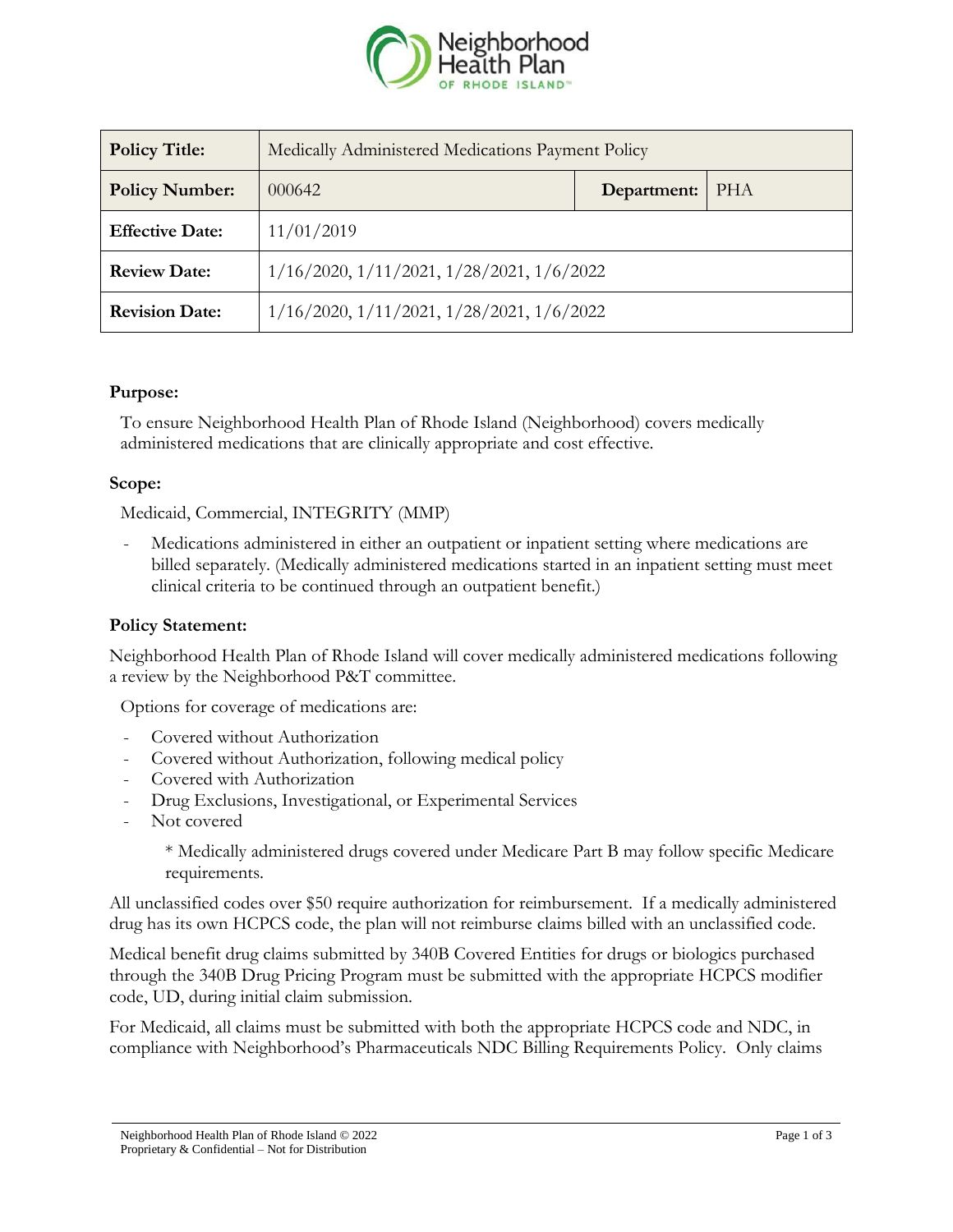

with valid NDC's that are included in the Medicaid Prescription Drug Rebate program are eligible for payment consideration.

## **Procedure:**

- 1. Medically administered medications must be billed with the correct HCPCS code. For medically administered medications that require an authorization, additional documents will be submitted to the pharmacy department for review prior to administration. Failure to submit accurate HCPCS codes or additional clinical documentation may result in nonpayment.
- 2. Medically administered medications will fall under one of the following categories:
	- a. Covered without Authorization (provider must submit an accurate HCPCS code).
	- b. Covered without Authorization, following medical policy
	- c. Covered with Authorization (Medication must meet clinical medical policy criteria or medical necessity criteria. Some drugs may require authorization for specific diagnoses only, as referenced in the Medical Pharmacy Benefit Searchable HCPCS Listing.)
	- d. Drug Exclusions (example: cosmetic treatment or treatment of sexual/erectile dysfunction), Investigational, or Experimental Services:
		- i. Drug or device that lacks FDA approval.
		- ii. Requested treatment is the subject of Phase I or Phase II clinical trials or the investigational arm of Phase III clinical trials. (Phase II and Phase III clinical trials can be used to support off-label use in oncology.)
		- iii. Services which are delivered in connection with, or required by, an item or service not covered.
	- e. Non-covered mediations: Drug or device (that includes a drug) that the Pharmacy and Therapeutics (P&T) Committee and the Plan have determined should not be covered because such drug at the time of review lacked demonstrated effectiveness. This policy will coincide with the New to Market policy where if the P&T Committee has not reviewed the medication, the medication will not be a covered benefit unless a request is made to the CMO and approved by the CMO or his/her representative.
- 3. **Unclassified Codes:** An unclassified code provides the means of reporting procedures or services that do not have an established CPT/HCPCS code which adequately describes the service performed. Unclassified codes do not include descriptor language that specifies the components of a particular service, therefore one unclassified code can represent numerous procedures or services that may or may not be covered.
	- a. In order to be considered for payment, unclassified codes will require an Authorization for payment, if the amount exceeds \$50.
	- b. For Authorization, the request must include the specific NDC, NDC units, and supporting clinical documentation showing the necessity of the medication.
- 4. For Medicaid, all claims must be submitted with both the appropriate HCPCS code and NDC, in compliance with Neighborhood's *Pharmaceuticals NDC Billing Requirements Policy*.
- 5. For Medicaid and Commercial